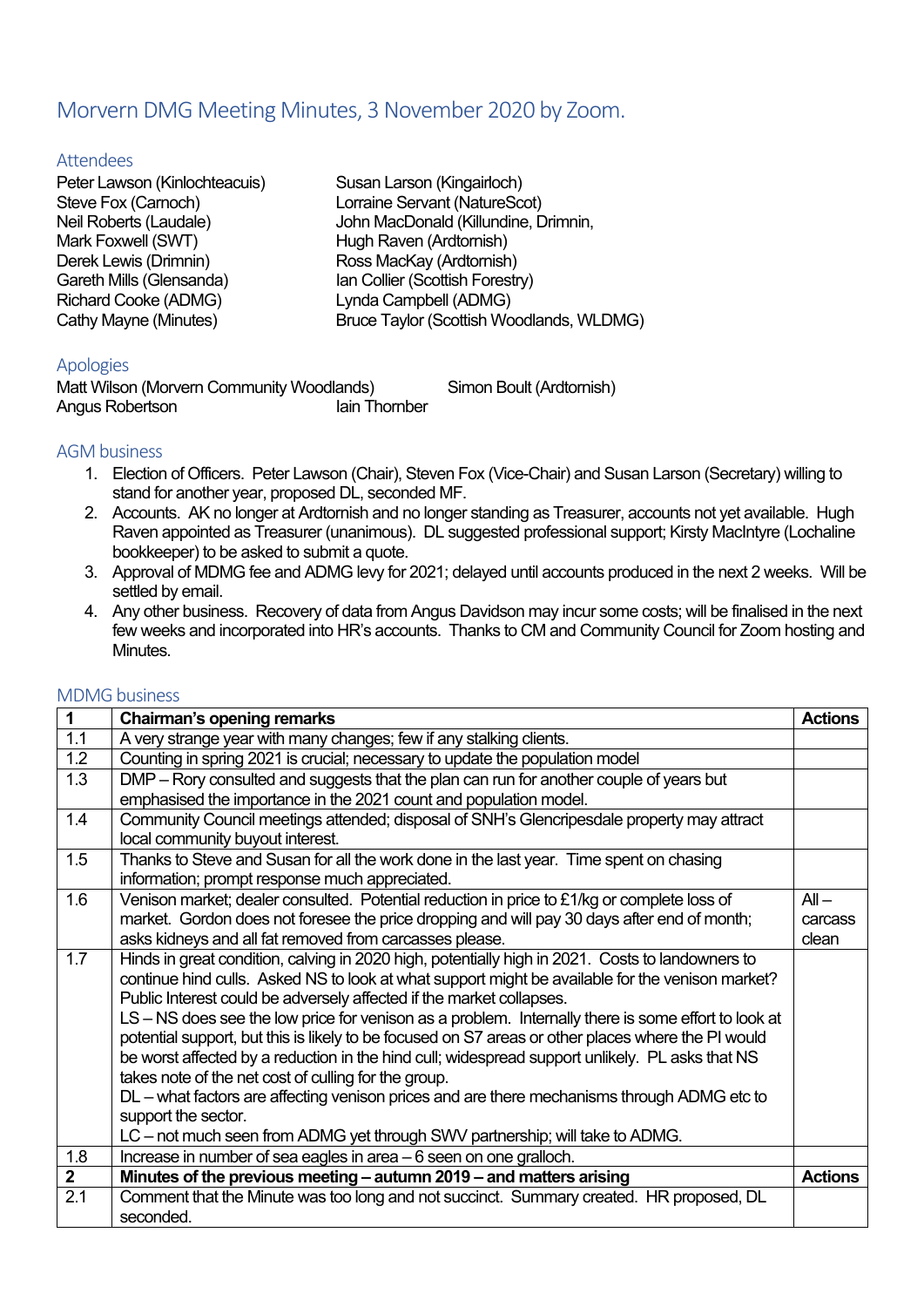| $\overline{3}$        | <b>Estate reports</b>                                                                                                                                                                                      | <b>Actions</b>              |
|-----------------------|------------------------------------------------------------------------------------------------------------------------------------------------------------------------------------------------------------|-----------------------------|
| 3.1                   | 2020 stag cull: see spreadsheet                                                                                                                                                                            |                             |
| 3.2                   | Condition reports:                                                                                                                                                                                         |                             |
|                       | Ardtornish. HR - a couple of lovely hot days in late September. RMcK - started 19/09, light                                                                                                                |                             |
|                       | season, fewer guests than normal.                                                                                                                                                                          |                             |
|                       | Carnoch – SF started a bit earlier, without guests (except 1). Thinking about how to manage                                                                                                                |                             |
|                       | hinds alone.                                                                                                                                                                                               |                             |
|                       | Drimnin/Killundine/Kingairloch. JMcD. Over all areas, undertaking the cull without clients was                                                                                                             |                             |
|                       | catastrophic, so 10% of income only this year. To reduce costs, economised with the most                                                                                                                   |                             |
|                       | efficient effort used. Fat stags, some started in early September, generally a good season, good                                                                                                           |                             |
|                       | mature stags at KGL. KILL challenges around ownership changes but 10 good stags taken.                                                                                                                     |                             |
|                       | Killundine will be 40 hinds, but Drimnin to be 21 hinds.                                                                                                                                                   |                             |
|                       | Glensanda – Gareth Mills for Glensanda. Same feedback as the rest of the group.                                                                                                                            |                             |
|                       | Kinlochteacuis. Good weather, nice to have time with family, good rut.                                                                                                                                     |                             |
|                       | Laudale. Quiet, only 2 weeks of paying guests, so short on numbers (25 only). Av age up as                                                                                                                 |                             |
|                       | more mature stags later in the season taken. Fat beasts. Didn't really start until 23/09.                                                                                                                  |                             |
|                       | NatureScot – NR does the cull.                                                                                                                                                                             |                             |
|                       | Scottish Wildlife Trust – MF generally is that there are overall good animals with a good and noisy                                                                                                        |                             |
|                       | rut.                                                                                                                                                                                                       |                             |
| 4<br>$\overline{4.1}$ | <b>Detailed update from Ardtornish</b>                                                                                                                                                                     | <b>Actions</b>              |
|                       | HR interesting conversation re the HIA work in 2020. Molinia dominated areas a concern -                                                                                                                   |                             |
|                       | prescription uncertain. Likely to improve a useful map showing woodland potential. Squirrels now                                                                                                           |                             |
|                       | present in Ardtornish and Drimnin, which have successfully bred this year. Trees for Life very                                                                                                             |                             |
| 4.2                   | positive about the habitat for squirrels.<br>RMcK Simon now cracking on with the cull, plan of 170 hinds is probably unachievable, needs                                                                   |                             |
|                       | monitoring as the season progresses. The Andrew Raven woodland settlement; looking to start                                                                                                                |                             |
|                       | felling in the spring.                                                                                                                                                                                     |                             |
|                       | PL – will there be a further compensatory cull be carried out or will the existing planned cull                                                                                                            |                             |
|                       | suffice? RMcK no, not planning further cull but will depend on spring count.                                                                                                                               |                             |
| 5                     | Proposed deer count spring 2021                                                                                                                                                                            | <b>Actions</b>              |
|                       | JMcD, SB and NR to lead. Please give warning so those travelling can make arrangements. NR                                                                                                                 | SB,                         |
|                       | to take forward. JMcD may struggle given other properties and DMGs over which he needs to                                                                                                                  | JMcD,                       |
|                       | manage a count. JMcD counts Drimnin each year.                                                                                                                                                             |                             |
|                       |                                                                                                                                                                                                            |                             |
|                       |                                                                                                                                                                                                            | <b>NR</b><br><b>Actions</b> |
| 6                     | Open range HIA report 2020                                                                                                                                                                                 |                             |
|                       | Glencrip movements not sure how much it is contributing to the impacts (LS and MF commenting)                                                                                                              | PL, NR                      |
|                       | LS suggests that the population model tries to take account of this potential reservoir on numbers                                                                                                         |                             |
|                       | and culls within the NW subgroup. Continue to try and engage more with Glencrip Estate; NR to<br>continue to liaise with owner; NR culling within the Glencripesdale Estate. MF looking to maybe           |                             |
|                       | put in some camera traps to look at what the movement is from Glencrip to RH.                                                                                                                              |                             |
| 7                     | <b>NatureScot/SNH report - LS</b>                                                                                                                                                                          | <b>Actions</b>              |
| 7.1                   | Designated site condition report. Great to see the new HIA work and planned work going forward.                                                                                                            |                             |
|                       | No more monitoring in designated sites; new cycle of SCM to start with the woodlands but not                                                                                                               |                             |
|                       | until 2022. No change in feature condition status. S-r grasslands in Rahoy Hills still unfav due to                                                                                                        |                             |
|                       | over-grazing and erosion but not yet got a management plan to allow this to go to recovering.                                                                                                              |                             |
|                       | Woodlands still in unfav condition due to grazing impacts and INNS, so still looking to the DMG to                                                                                                         |                             |
|                       | address this.                                                                                                                                                                                              |                             |
| 8                     | <b>Deer Management Plan</b>                                                                                                                                                                                | <b>Actions</b>              |
|                       | Due for revision in 2020 but letting it run for a couple of years with updates. Trying to get editable                                                                                                     | PL, CM                      |
|                       | format of all these documents. Members asked to consider that CM would spend 2-3 days max                                                                                                                  |                             |
|                       | on this over the next couple of years, mostly replacing mapping work.                                                                                                                                      |                             |
| 9                     | Updates from agencies and organisations                                                                                                                                                                    | <b>Actions</b>              |
| $\overline{9.1}$      | ADMG LC and RC (thank you and to LC for joining). RC - DMPs, nearly all groups at the end of                                                                                                               |                             |
|                       | the first cycle. For interest, a number of DMGs are thinking of making the leap from DMPs to                                                                                                               |                             |
|                       | LMPs, taking into account all other land uses rather than just deer. Food for thought. Maybe not                                                                                                           |                             |
|                       | a big leap since these other interests are often captured in the DMP.                                                                                                                                      |                             |
|                       | Frustrating year for ADMG. AGM in March delayed till July by Zoom. Another meeting on 18/11                                                                                                                |                             |
|                       | in that format. SG still sitting on the DWG report. Lots that is good but lots of potentially radical<br>underlying change. Should hear by the end of the year what the initial reaction is. With Holyrood |                             |